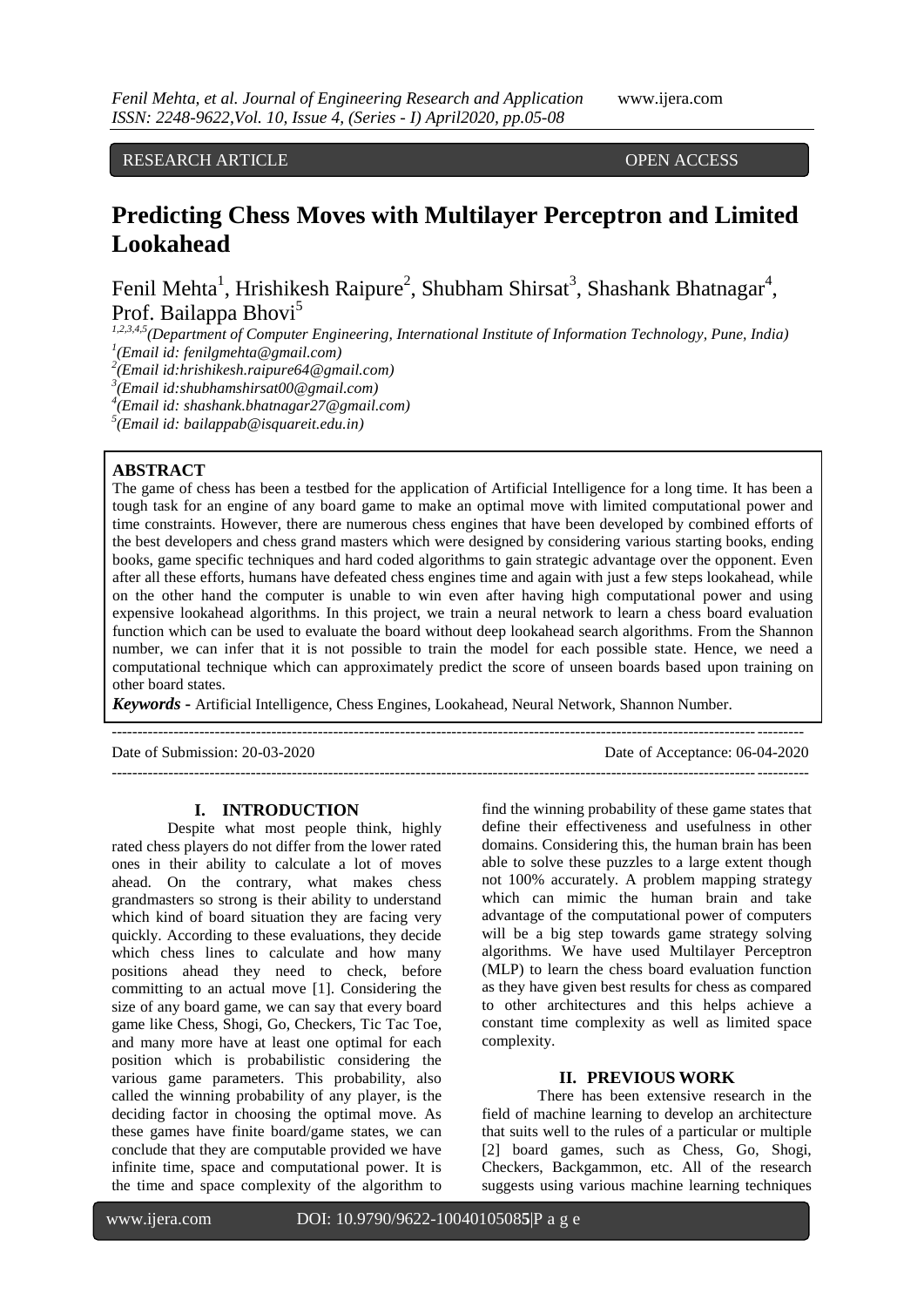like supervised or reinforcement learning depending on the dataset quality available. For example, the CrazyAra engine makes use of supervised learning as only data of lower quality was available [3]. However, implemented using Monte Carlo Tree Search (MCTS), it achieved an accuracy of 60.4% [3]. This paper demonstrates using an architecture that will only need the game states as inputs and their respective centipawn scores. Thus, the base will be supervised learning. Prior work however, has shown that reinforcement learning can overtake supervised learning given an efficient searching technique [2]. The AlphaZero engine uses self-play to improve itself and only requires the games' rules. It works on symmetric as well as asymmetric board games and shows that Alpha-Beta search is not necessarily superior to MCTS [2]. The Giraffe chess engine [4] uses the TDLeaf( $\lambda$ ) algorithm. The drawback of this chess engine is the search speed. This search speed is low because of the low hit rate of the cache. In the Giraffe thesis, the implementation uses a neural network that takes the positions of chess pieces as inputs and for each position, a sequence of numbers is given as output that can work as a signature [4]. The similarity in positions is the reason for humans' high search efficiency. In this, unwanted searching can be avoided if humans can make out the equally efficient moves. This will dramatically reduce the average branching factor of search trees. The Giraffe chess engine shows all the probabilities for a move by a particular chess piece. This significantly reduces the search space. Similar to this, our model also reduces the search space by computing the centipawn score for all possible moves from the current board state, looking only one depth ahead in the search space [4].

The choice of the basic model in the architecture used in this paper is MLP. As proven previously, MLPs have a much better performance as compared to Convolutional Neural Networks, and this is using both the Algebraic and the Bitmap notations [1]. Again, the input data representation can be in the form of Algebraic notation where each board is represented using a string of the positions of its pieces, or the representation can be in Bitmap format, where the entire board is represented as binary string. Algebraic notation gives more information about a board than Bitmap, but this is counter-productive, thus the concise Bitmap format is chosen here [1].

Board games have been known to have a very large game-tree complexity, with chess having one with a lower bound of  $10^{120}$ , as given by the Shannon number [5]. Even though it has already been established that MCTS will be a good choice for tree searching [1], we will not be using any search algorithm here. This is due to the below described architecture where the model only

generates the possible board states after one move and chooses the most optimal one among those.

# **III. METHODOLOGY**

## **A. Dataset, centipawn score generation and normalization, and board representation**

The proposed model makes use of supervised learning. Hence, there is a need for labeled data. For this purpose, we have used a large dataset containing thousands of games. All games have been taken from the KingBase dataset [6]. Bitmap notation for representing games makes it possible to keep track of piece position and helps to determine whether a piece is present on the board or not [7]. The data requires preprocessing. Preprocessing involves parsing and creating board representations suitable for MLP model [7].

First, each board state is given a centipawn score generated using the Stockfish 10 engine, which is one of the strongest existing chess engines. Each board was evaluated with the following Stockfish configuration: Hash table size=16MB, Depth=20, Max evaluation time=1 second, and all centipawn scores were converted such that they are from the perspective of white side, i.e. positive centipawn score means white side is at an advantage and negative centipawn score means black side is at an advantage, where each centipawn corresponds to 1/100th of a pawn.

There is no exact range of centipawn score. However, after evaluating a subset of the training dataset, we concluded that the centipawn score is generally between -7000 to 7000 or it is a checkmate in some 'n' steps. Hence we decided to set the centipawn range as -10000 to 10000 for our evaluated boards. If the Stockfish engine is not able to do a checkmate in 'n' steps, then it returns a centipawn score, otherwise it returns the number of moves in which it can do a checkmate. Hence, this checkmate move count is converted to centipawn score using the following formula:

 $cp = (max score - mate steps * min dif) *$ 

 $sign(1)$ where,

cp is the Centipawn score, max  $score = 10000$ , min dif (minimum difference)  $= 50$ ,  $sign = +1$ , if black is getting checkmated, -1, if white is getting checkmated, mate steps  $=$  it's the absolute value of the number of steps in which one of the sides can be checkmated.

After the score generation, the centipawn score is normalized from [-10000, 10000] to [-1, 1].

After analyzing the centipawn score distribution and the importance of each centipawn value in winning and losing of the game, we have normalized the scores in the following manner: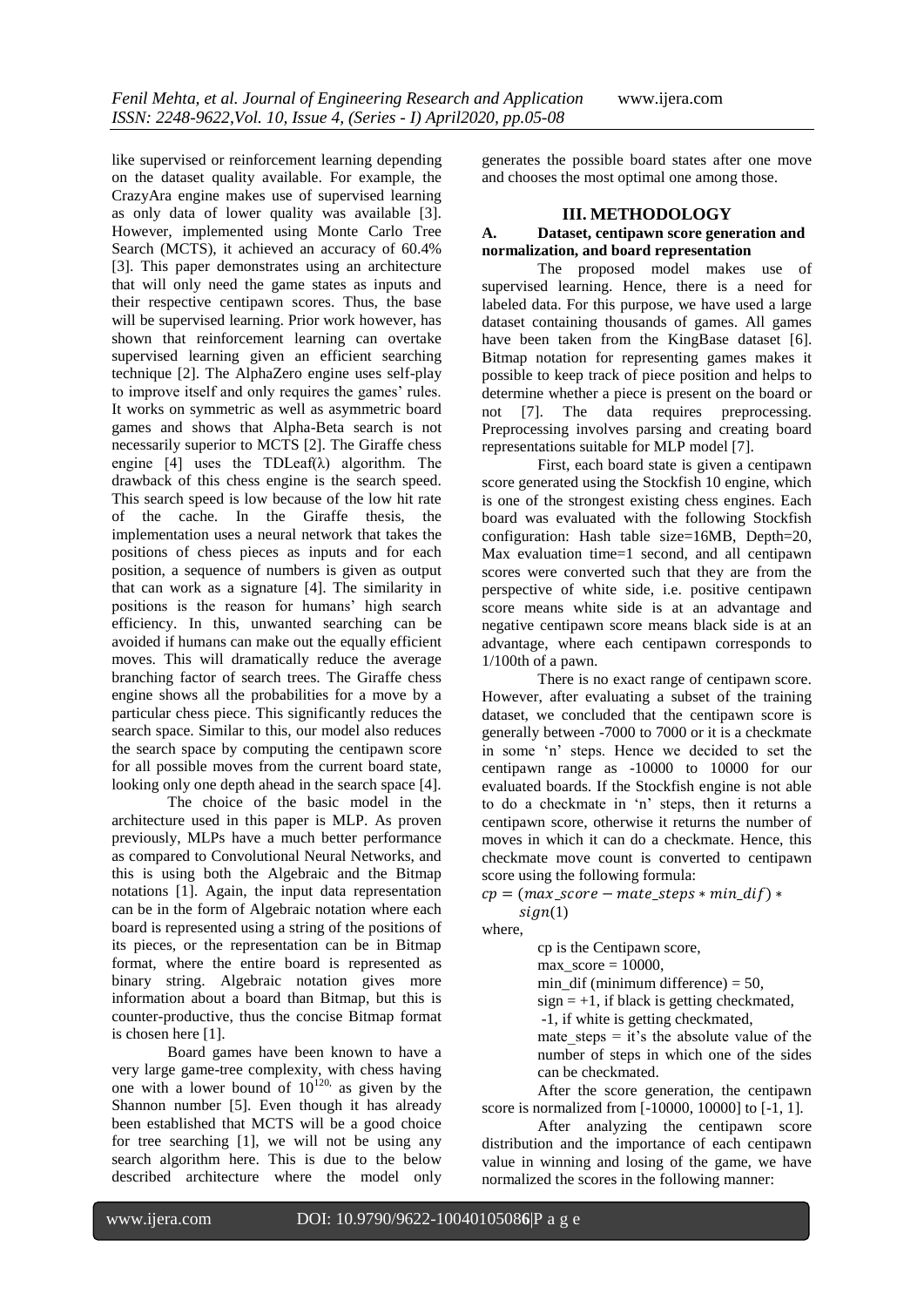| <b>Table 1: Normalized Centipawn scores</b> |  |
|---------------------------------------------|--|
|---------------------------------------------|--|

| <b>Input range</b> | <b>Output range</b> |
|--------------------|---------------------|
| $[-10000, -2000]$  | $[-1.0, -0.95]$     |
| $[-2000, -50]$     | $[-0.95, -0.3]$     |
| $[-50, 50]$        | $[-0.3, 0.3]$       |
| [ 50, 2000 ]       | [0.3, 0.95]         |
| [2000, 10000]      | [0.95, 1.0]         |

 Secondly, the input data is converted into a concise numerical representation i.e. the Bitmap format. Here, we have used 778 bits to represent each board state. The DeepChess engine also used a similar form of 773 bits representation for the input [8]. In Bitmap representation, each of the 64 squares of the chess board are given 12 features (for the 12 types of pieces), and the rest are additional bits added to get more information about advanced chess moves [1]. Each bit can either mark the presence or absence of a piece on that square, or of a situation being present (such as the En-passant move).

#### **Table 2: Calculation for bits in 778 bits Bitmap representation**

| <b>Feature</b>       | <b>Bits</b> | <b>Type</b> | <b>Comment</b>                                                          |
|----------------------|-------------|-------------|-------------------------------------------------------------------------|
|                      |             |             |                                                                         |
| P1 piece             | 6*64        | bool        | order: {KING, QUEEN, BISHOP, KNIGHT, ROOK, PAWN}                        |
| P <sub>2</sub> piece | 6*64        | bool        | order: {KING, QUEEN, BISHOP, KNIGHT, ROOK, PAWN}                        |
| Turn                 | 1           | bool        | Which player to play next, $1 \Rightarrow$ White, $0 \Rightarrow$ Black |
| Checkmate            | 1           | bool        | Indicate whether it is a checkmate                                      |
| King side castling   | 2           | bool        | One bit for each player, $1 \Rightarrow$ allowed                        |
| Queen side castling  | 2           | bool        | One bit for each player, $1 \Rightarrow$ allowed                        |
| Check                | 2           | bool        | Whether it is a check or not, 1 bit for each player                     |
| Queen                | 2           | bool        | Whether queen is alive or not, 1 bit for each player queen              |
| Total bits           | 778         |             |                                                                         |

# **B. Multilayer Perceptron Architecture**

This subsection gives the details of the MLP architecture that has been used to achieve the results presented in the next section. Mean Squared Error (MSE) loss function is used for the regression, and considering the large number of board positions of the chess board, we decided to use six hidden layers where the first two hidden layers have 2048 neurons and the later four layers have 1024 neurons each. In order to prevent overfitting, a Dropout value of 10% is used for each hidden layer. Each layer is connected with a nonlinear activation function: the six hidden layers use Rectified Linear Unit (ReLU) activation function, while the final output layer uses hyperbolic tangent as the activation function. Adam optimizer is used for the stochastic optimization problem with its parameters initialized to: learning rate(η)=0.001,  $\beta_1$ =0.9 and  $\beta_2$ =0.999. The network has been trained with Mini-batches of 16384 samples.

## **IV. RESULTS**

This section presents the results that have been obtained in the MLP architecture discussed previously. All the training data is from white's perspective hence the model tends to play better as white ( $1<sup>st</sup>$  player) as compared to black ( $2<sup>nd</sup>$  player). After training the model for 128 epochs, the resultant MSE was 0.0264.

Following is the game played by the model with itself:

['e2e4', 'd7d5', 'e4d5', 'e7e5', 'b1c3', 'f8a3', 'f1b5', 'c7c6', 'b5c6', 'b8c6', 'd5c6', 'd8d2', 'c1d2', 'a3b2', 'c6b7', 'g8f6', 'b7a8r', 'b2a1', 'a8a7', 'c8h3', 'a7f7', 'h3g2', 'f7g7', 'g2c6', 'g7g3', 'h8g8', 'g3g8', 'e8d7', 'd1a1', 'c6h1', 'a1d1', 'f6g8', 'a2a4', 'g8f6', 'f2f4', 'd7c6', 'd1g4', 'e5f4', 'g4g8', 'f6g8', 'd2f4', 'h1f3', 'g1f3', 'c6b7', 'f3e5', 'g8e7', 'e1f1', 'e7c8', 'a4a5', 'c8b6', 'a5b6', 'b7b6', 'f4g3', 'b6a6', 'f1g2', 'a6b7', 'g2f1', 'b7b8', 'f1g2', 'h7h6', 'c3a4', 'b8b7', 'h2h3', 'b7b8', 'c2c4', 'b8b7', 'g2f2', 'h6h5', 'f2g2', 'h5h4', 'g3h4', 'b7c7', 'h4g3', 'c7d8', 'g2h1', 'd8c8', 'c4c5',